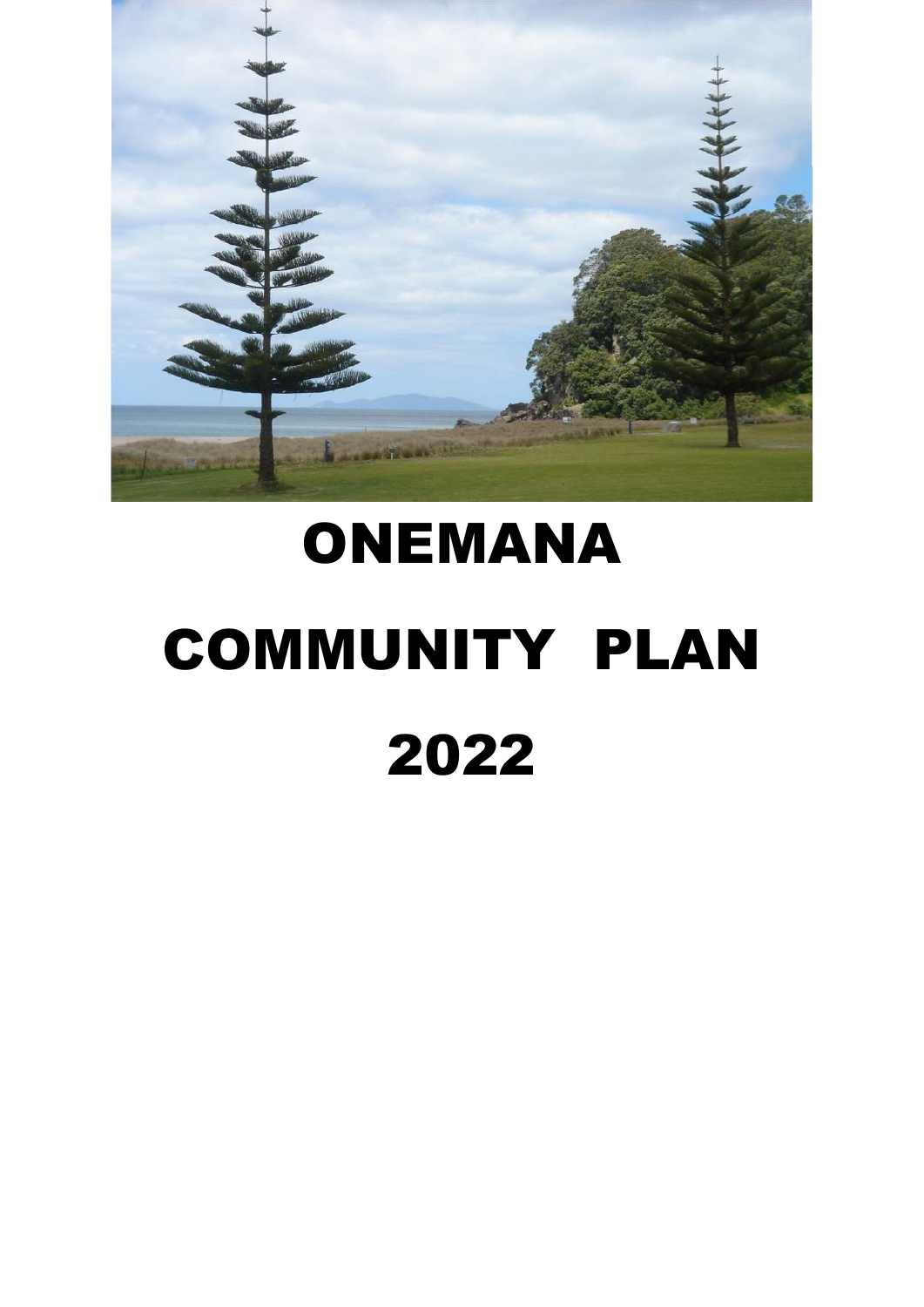# **Onemana Community Plan**

# **CONTENTS**

| 1.  | Map of the Onemana area               | Pg 3  |
|-----|---------------------------------------|-------|
| 2.  | <b>Introduction &amp; Disclaimer</b>  | Pg 4  |
| 3.  | <b>Community Culture and Identity</b> | Pg 4  |
| 4.  | <b>Facilities and Resources</b>       | Pg 6  |
| 5.  | <b>Beach and Reserves</b>             | Pg 9  |
| 6.  | <b>Recreational Opportunities</b>     | Pg 12 |
| 7.  | Infrastructure                        | Pg 13 |
| 8.  | The Rural and Forestry Areas          | Pg 16 |
| 9.  | The Onemana Community Priorities      | Pg 17 |
| 10. | What is Not Wanted                    | Pg 17 |
| 11. | <b>Potential Future Projects</b>      | Pg 18 |
| 12. | Conclusion                            | Pg 19 |
| 13. | Acknowledgements                      | Pg 19 |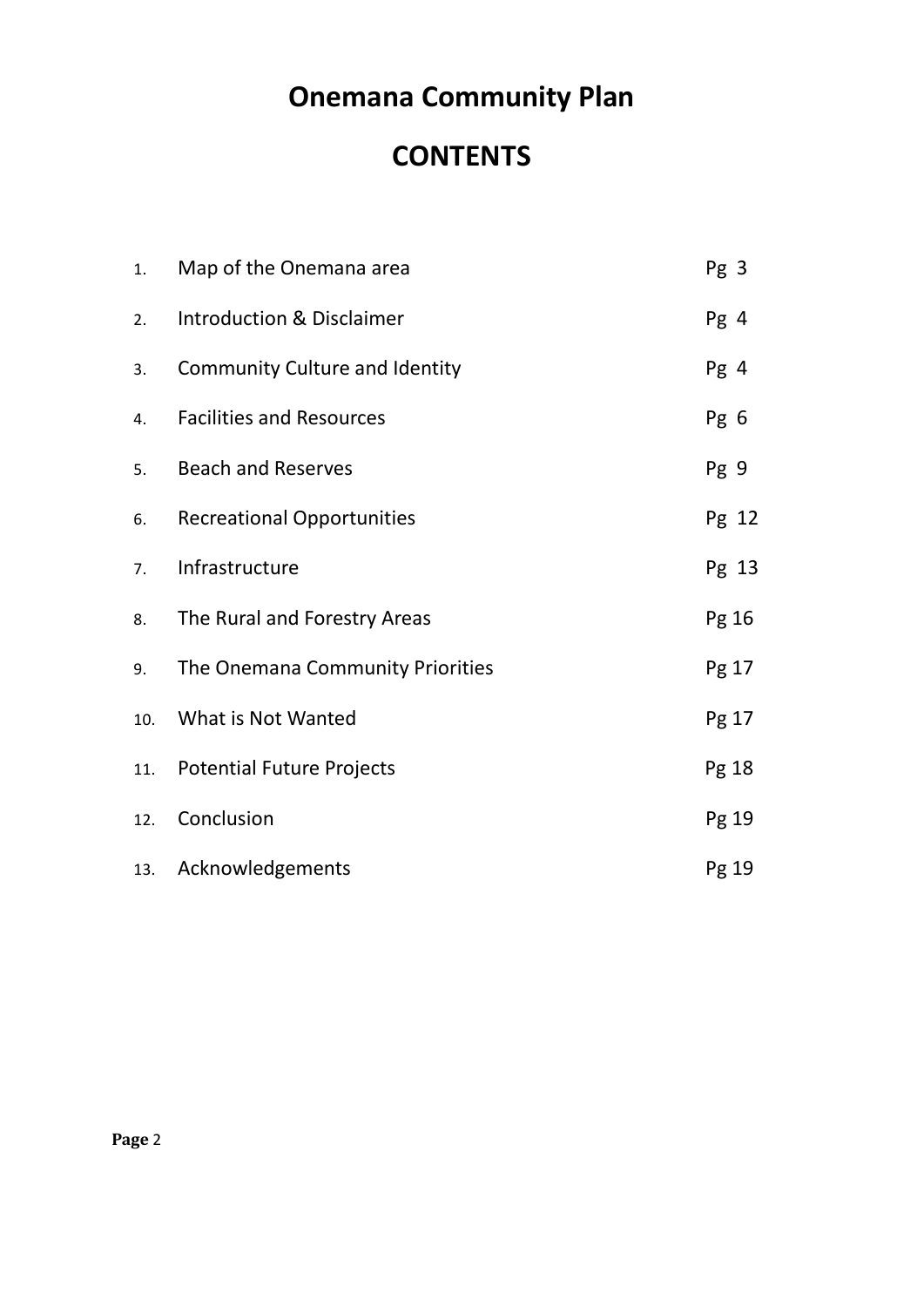# 1. **Map of Onemana**



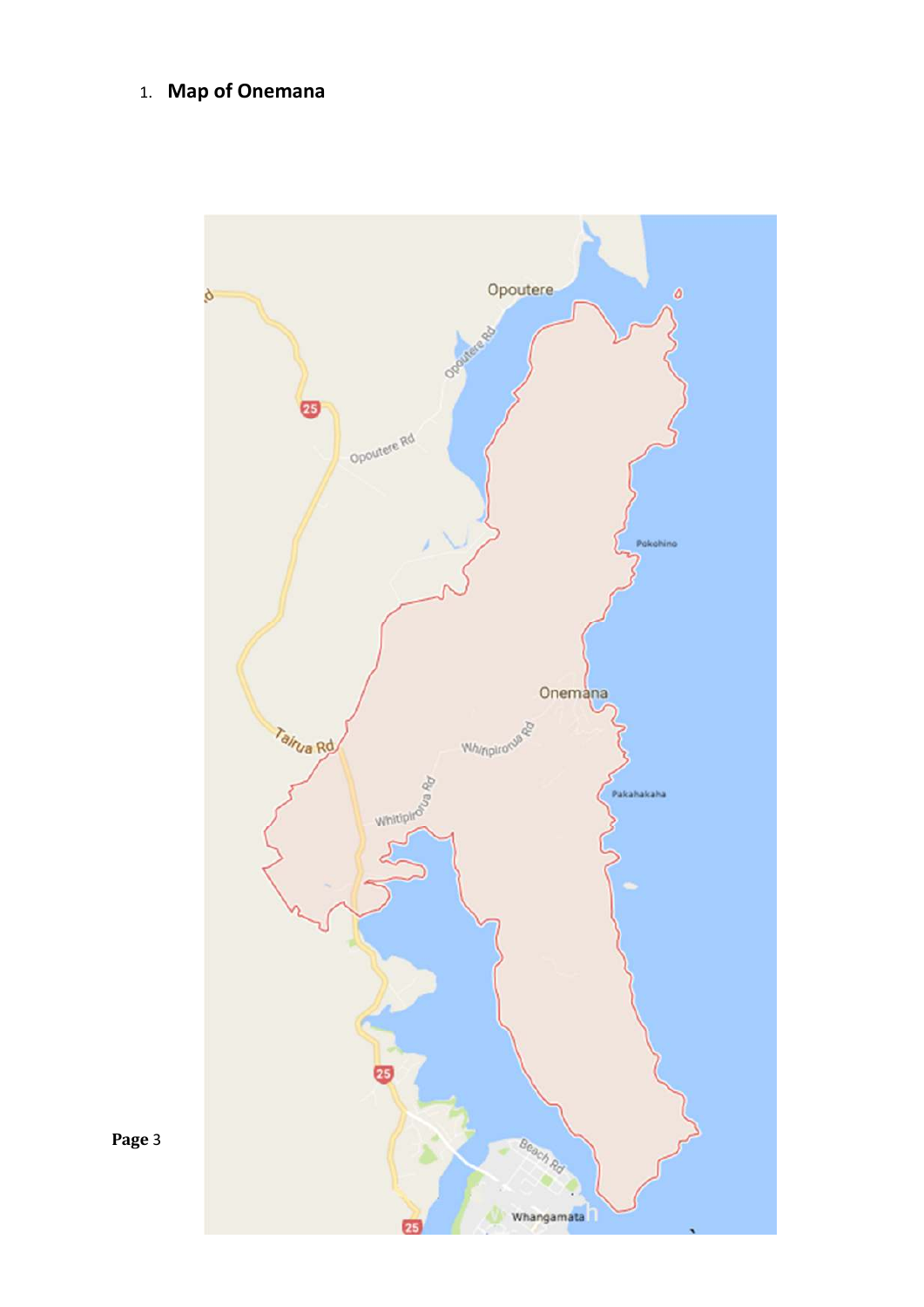# **2. Introduction & Disclaimer**

In 2017 the Onemana Ratepayers Association (ORA) developed the first Onemana Community Plan to provide guidance to TCDC in the first instance, but also to residents, developers and other interested parties on the strategy for management and development of Onemana.

At that time a questionnaire was developed and circulated to the whole community for comment and suggestions. The responses and feedback received together with matters raised by the Onemana Ratepayers Association Committee were considered in formulating the first version of the Plan which is now considered to be a working document, subject to regular review and update.

Each year in January, the Onemana Residents and Community Association (ORCA, formerly known as ORA) hold a Community Forum Meeting, to which residents are invited to either attend and/or make a submission, regarding the priorities for Onemana. The feedback received from residents is then used to periodically update the Plan. A copy is then submitted to TCDC to tie in with its 3 year review process of its Long Term Plan.

**It should be noted that this current Plan is a synopsis of the feedback from a relatively diverse community and may not represent the views of all residents.** 

# **3. Community Culture and Identity**

Onemana can be broken down into 4 distinct areas:

- 1. **The village of Onemana** consisting of around 406 sections serviced by a network of sealed roads and footpaths with a full infrastructure of power, water and sewage provided to all sections. Whilst the rural and forestry areas have long been established, the village of Onemana was only developed in the 1960s within the boundaries of a farm named Shang-rila. The original development was subject to a number of restrictions, particularly the limit on the area of development. Most sections have good quality established permanent dwellings.
- 2. **The crown land** (subject to a Treaty of Waitangi Settlement) covering the majority of the northern and western areas of the hills of the Onemana peninsula. This is currently under forestry lease and provides a backdrop to the village.
- 3. **The rural area to the south of the Onemana village**. Currently this is in private ownership and land use varies from olives and orchards to grazing and function venues. The properties are serviced by an unsealed road that also serves as a forestry road and is gated during the hours of darkness and at times of fire danger and forestry operations.
- 4. **The rural area to the west of State Highway 25** being a mixture of grazing and lifestyle properties.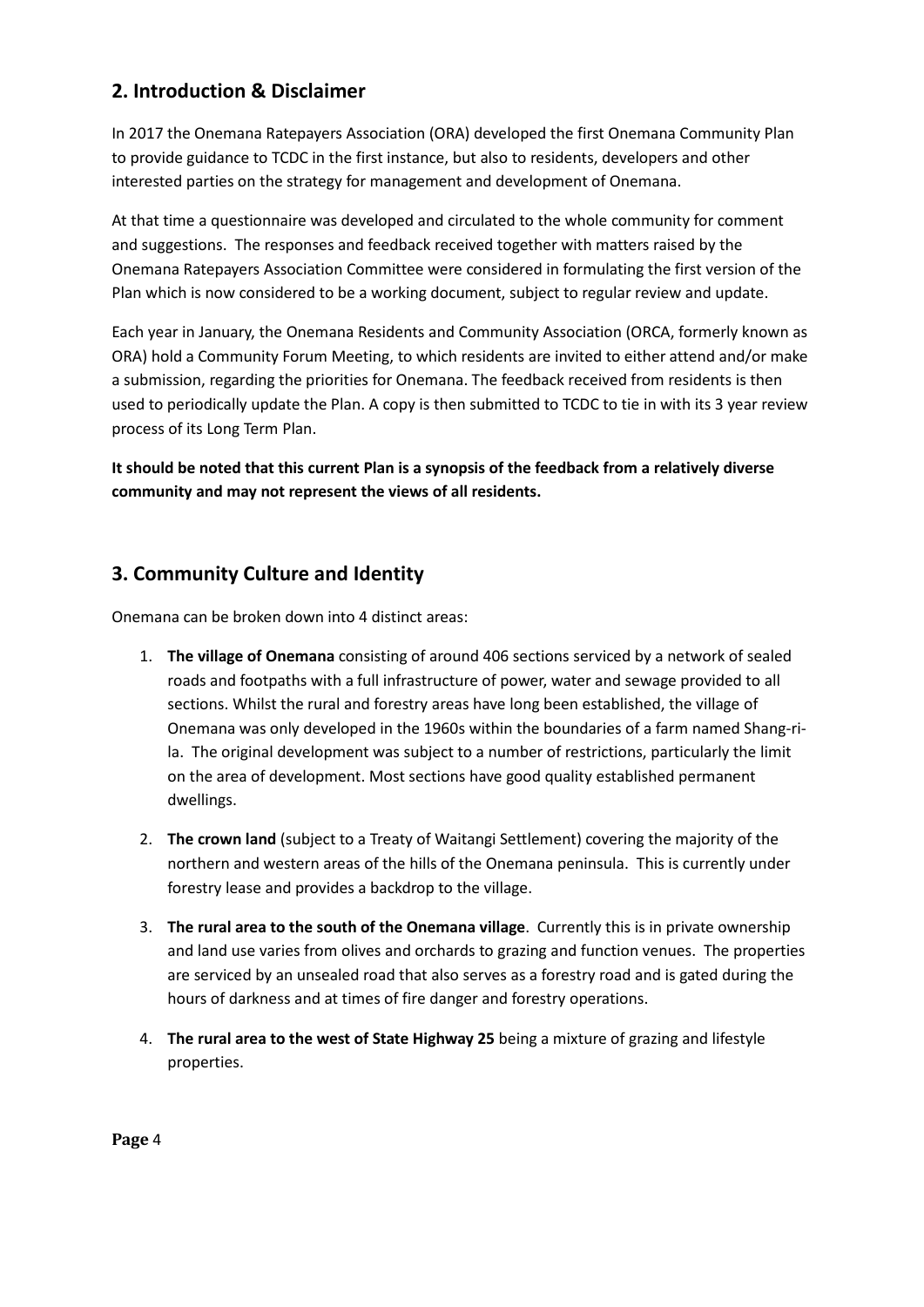In general, what is valued about the area is the unspoilt and uncrowded beaches, the wildlife, the peacefulness, the scenic vistas, the native bush reserves, the village commercial centre, the proximity to Whangamata and the full range of services there, the availability of all essential infrastructure and a good road network in the village.

The village's relative isolation, 3 km off the main road, limits the number of day-trippers, for most of the year, leading to a peaceful atmosphere. Also, the bounded nature of the village surrounded by forestry and rural areas is cited as giving a sense of safety and serenity.

While its proximity to Whangamata may suggest a close or suburban relationship, Onemana residents generally regard themselves as a distinct village community.

The permanent population of the village (currently around 160) has been steadily growing and consists mainly of families and retirees with a lesser number in paid employment or self-employed. Following several periods of Covid 19 lockdown, more residents are working part-time from home, in Onemana, than had previously been the case. This has resulted in good social cohesion with a small number of very active members taking a role in keeping the community strong and maintaining good conservation values.

There is limited information available about the population makeup of the rural areas and these residents tend to be independent of the village.

The majority of houses in the village are owned by out-of-area residents who occupy their houses on an irregular basis, but are still often keen supporters of the village culture.

Several houses are available for short- or long-term rental and there is a freedom camping area to cater for short stay visitors. The freedom camping situation has been highlighted by many in the community as a negative factor, principally due to regular non-compliance by some campers with the current regulations. Of concern is the lack of monitoring of camper numbers/inappropriate behaviour, the safety issues associated with a poorly positioned freedom camping site on a road bend and the presence of a fire hydrant on the site which is frequently used by the local Fire Force for cleaning equipment. The freedom camping signposted area was not established in accordance with the TCDC Freedom Camping Bylaw 2014 and until recently was under review for relocation. This review has now been discontinued due to the revocation of the Bylaw following an administration mix up at TCDC. The end result is that a new Freedom Camping Bylaw will be adopted late 2022, following a rewrite and period of public consultation. The community stance is not one of total opposition to Freedom Camping, but rather that the signposted area, situated on a main road bend with limited visibility, is not-fit-for-purpose and unsafe. The parking of any vehicles on the road bend is considered a safety hazard.

There is no strong desire to further develop the village or to encourage large-scale commercial activity in the area. Nor is there any enthusiasm for major community events beyond the current Market Day and Beach Hop Friday.

There is significant opposition to the possibility of mining in the area.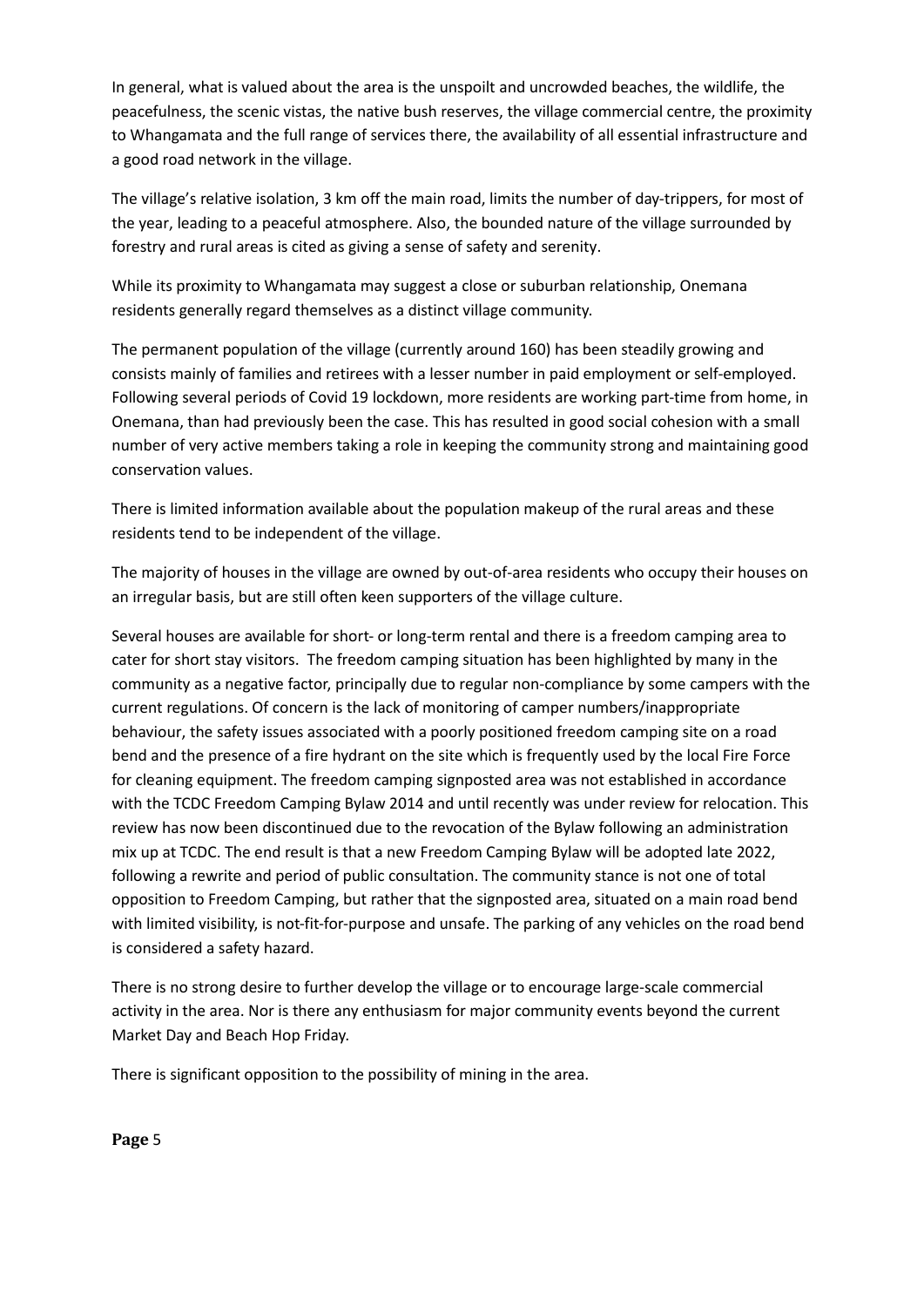There are divided views on dog controls in the village, especially as the number of visitors using the beach for canine recreation has substantially increased over the years. During the summer, there

are strict rules regarding dogs on the beach areas, with an off-leash area on the northern half of the

main Onemana beach. This is a requirement due to the dune area being a breeding ground for the nationally threatened dotterels. All year round the requirement in the village area is for dogs to be contained on properties or on leash in public areas. There are many calls for better dog control together with a professional approach to the enforcement of current rules. In recent times complaints of barking dogs left unattended within residences, has escalated.

The proposed introduction of the Three Waters Reform is concerning for many residents primarily because there is a lack of clarity on how the reform is to be implemented and whether overall rating costs will rise.

# **4. Facilities and Resources**

There is a small commercial centre consisting of a café/bar, a very basic dairy and a real estate office. This includes an appropriately-sized parking area and is situated close to the main beach access. Only essential items and quick-moving stock are held in the dairy and it predominantly functions as a food take-away outlet. There is strong community feeling that the café/bar, in particular, is an essential community hub within the village and in recent times there has been strong resident support of the weekly Friday Happy Hour, ORCA quiz/game nights and speciality food nights.

There are 2 new buildings on the Beach Reserve:

- A modern, larger clubhouse for the Onemana Surf Life Saving Club, completed in 2021, which replaces the old building. The new building is a great new community facility which is used for community meetings and functions, in addition to surf life saving activities. The building also has a public unisex toilet as well as internal non-public toilet facilities and incorporates a viewing platform.
- A new toilet block, adjacent to the lower beach parking area, completed in 2020, with 2 unisex toilets and with access for disabled people.

An existing freedom camping area has been established and signposted adjacent to the new toilet block. Most of the community are opposed to the current size and location of this area, on safety grounds and would like the monitoring of freedom campers by TCDC to be improved. Hopefully TCDC will address the community concerns in the new TCDC Bylaw, to be released for public consultation in mid 2022.

A rural fire station is located at the entrance to the village which serves as a base for the Onemana Opoutere Rural Fire Force. The building is located partly on the road reserve and partly on crown land which is subject to a Maori land claim. It may need to be removed on completion of the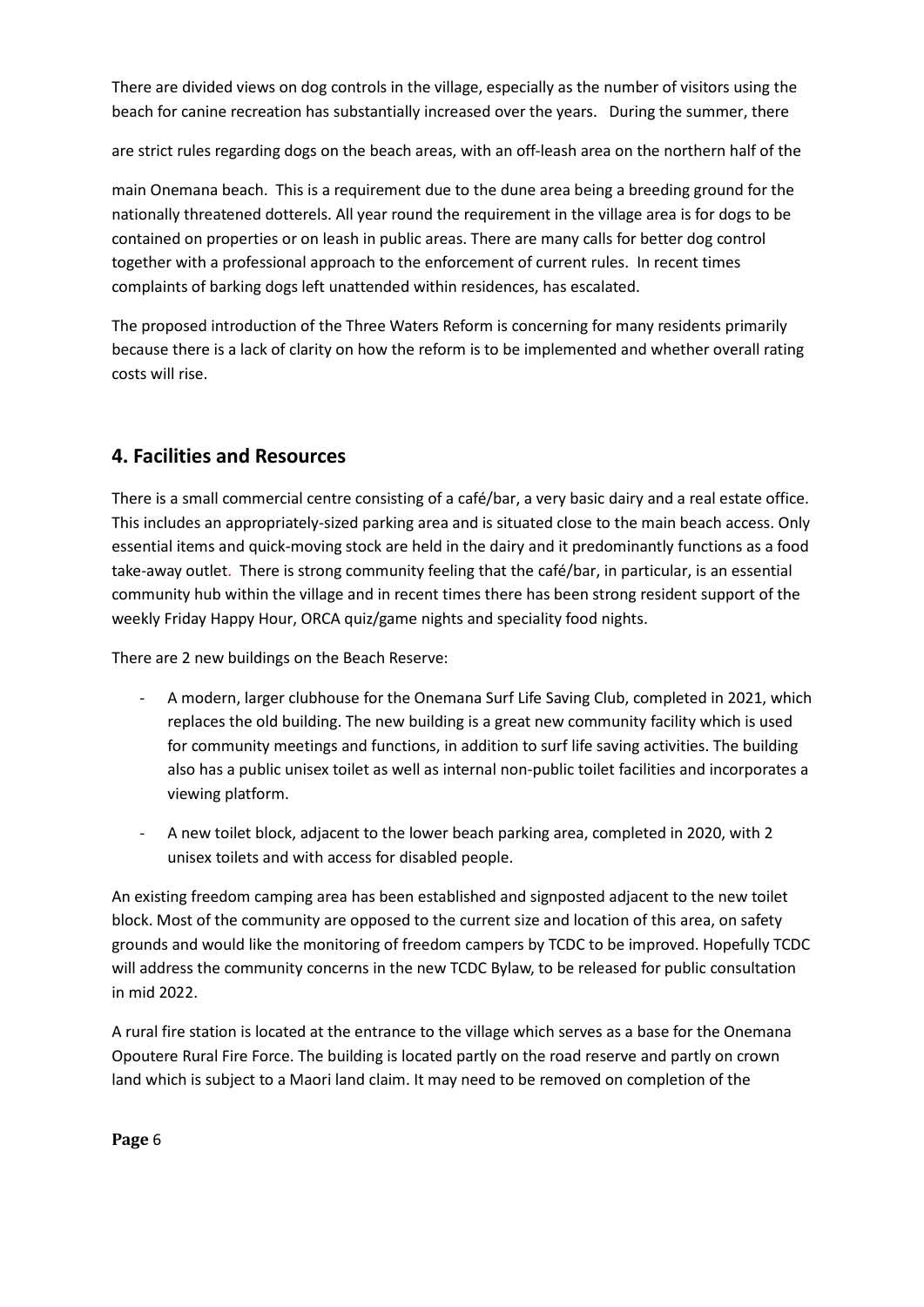settlement. Several residents within the village are voluntary, active members of the Fire Force which services the area of Onemana and well beyond.

A swimming and spa pool complex is located close to the centre of the village. The complex has 4 spas, a swimming pool, a paddling pool and toilets. The complex is managed by volunteer committee members from the Onemana Swimming and Spa Pools Incorporated Society and maintained by community members. It is available for use by its members during opening hours. (The pools are not staffed by attendants). Members pay a maintenance levy to access the complex. Members are made up of permanent and visiting residents of Onemana and the greater community – extending to, but not limited to Whangamata. Membership is available to the public.

There is no public transport serving the village. A daily shuttle service to Auckland is available on demand as well as a twice weekly service to Thames. The Whangamata taxi service does service the area and there are informal arrangements between residents to assist those without transport. St Johns run a "health shuttle" service to get patients to doctor and hospital appointments.

Reported crime in Onemana is low. Currently Onemana is patrolled on a regular basis by the Whangamata Community Patrol, a voluntary organisation that works with police. Police visit the village on a random basis, mainly when there are indications of potential problems. A security camera is located on Onemana Drive, adjacent to the commercial centre carpark to monitor vehicle traffic within a portion of the village. Camera footage can be viewed by the Police in the event of a problem incident.

Organisations that are active in the community are:

a. The **Onemana Residents and Community Association (ORCA)** is an active body dedicated to maintaining the quality of the village environment. It has a good proportion of residents as members and has been effective over the years in organising working bees and social events, fundraising for the community and liaising with TCDC to maintain and upgrade facilities. Members of ORCA regularly install and upgrade tracks and signage and assist with maintenance of the tennis courts, rock map, reserves and public facilities. Further tasks taken on by members include control of litter, pests and weeds. They also organise and run the Annual Market Day which takes place between Christmas and New Year, and assist with the annual Beach Hop Onemana Day.

The work of this active group, managed by a voluntary committee, is responsible for much of the current high standard of the environment within the village. Over the summer months ORCA have traditionally erected a marquee next to the commercial centre which serves as a meeting venue for larger community gatherings such as Carols by Candlelight. Changes to the ORCA website are ongoing with a view to making it more user-friendly, informative and relevant. The website (www.onemana.org.nz) contains links to the ORCA Facebook page, Onemana informations, schedules of events and services etc.

ORCA have also taken on the role of providing information to the community in the event of a COVID outbreak or other pandemic in the village (and/or surrounding area), through its various means of communication. ORCA maintain the defibrillator located outside the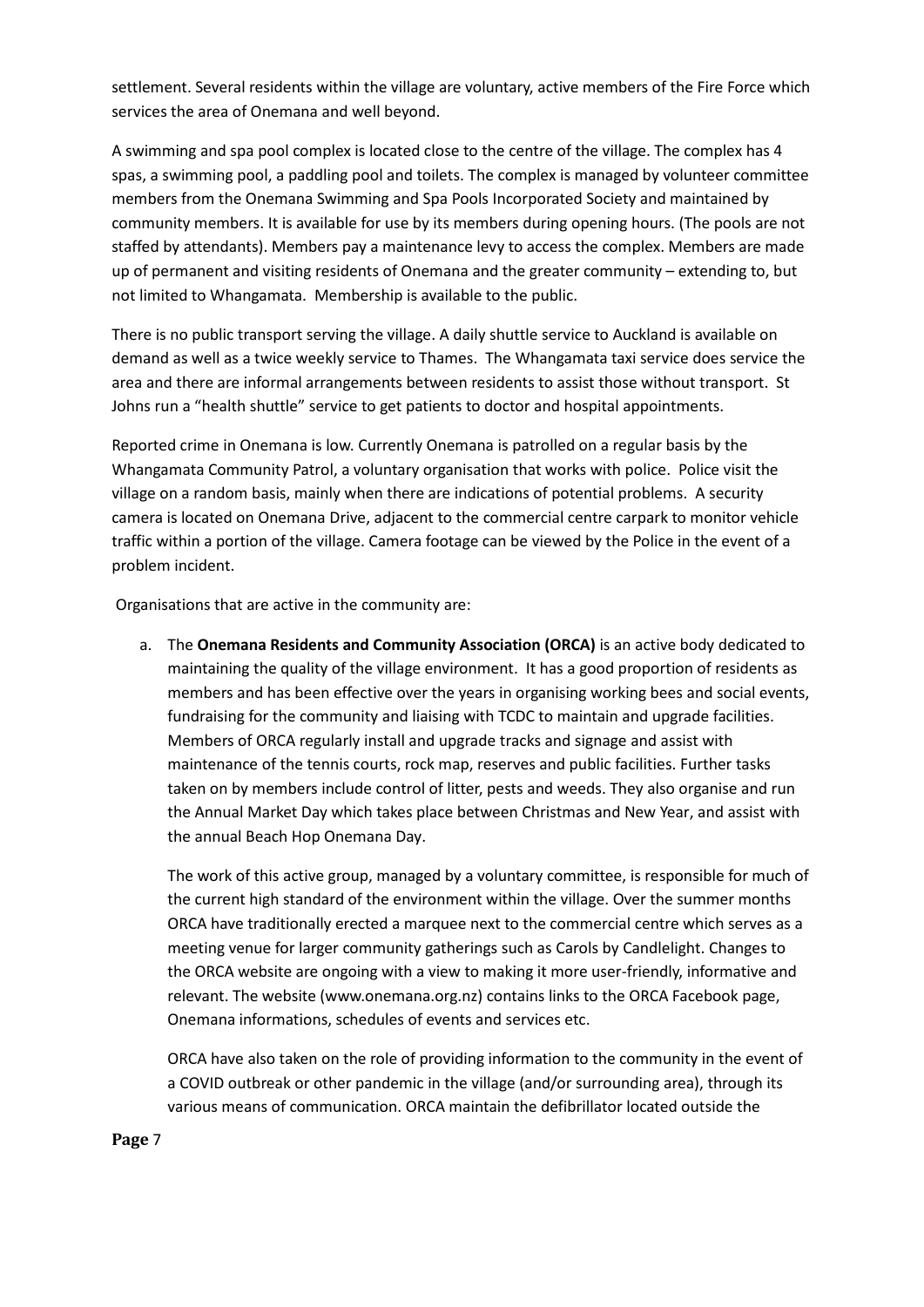café/bar which can be accessed by members of the public in the event of a cardiac emergency – the key is attached to the unit.

b. The **Onemana Surf Life Saving Club** and its members are active all year round with local beach activities including patrolling during the Summer and training in the Winter. The main patrolling period is from the weekend prior to Christmas through to Waitangi Day as well as over Labour Weekend and Easter – occasional weekend patrols take place outside of this main period. Lifeguards have also been active in the community assisting with medical emergencies, boat accidents and even the odd house fire. The new clubhouse has a purposebuilt First Aid Room equipped to deal with most medical emergencies that can happen on the beach and in the community. The Club is managed by a voluntary committee.

The Club runs a Junior Surf Programme from Boxing Day to Auckland Anniversary Weekend and this year has introduced a Junior Surf Sports Programme. These programmes are invaluable in growing the water and surf confidence in our youth for them to become lifeguards of the future.

- c. The **Onemana Opoutere Rural Fire Force (Fire Brigade)** is a voluntary organisation, primarily focused on prevention and control of vegetation fires in the rural environment. It currently consists of 16 fire crew (highly trained in fire fighting, medical co-response and working around helicopters) together with 10 support crew and 4 well-equipped, privately-owned trucks. It assists with vehicle accidents, medical emergencies, and helicopter evacuations, and is involved with fire prevention education. It also supports other residential fire control teams in areas ranging from south of the Bombays down to Rotorua and across from East Cape to Kawhia.
- d. **Voluntary groups take on environmental projects** from time to time as the need arises. Such groups are responsible for dune and bank plantings/weeding within the Onemana reserves, maintaining pest controls through a network of traps, monitoring and supporting the dotterels over the breeding season, keeping walking tracks clear and development of new walking tracks.

A Community Response Plan has been developed to ensure there are measures in place to help the community look after itself for up to 3 days, should we become isolated following a natural disaster. The plan has been developed in conjunction with TCDC, WRC, Civil Defence and local emergency service providers and addresses the following potential hazards – flood, damaging wind, sea inundation (Tide or Tsunami), earthquake, pandemic, bush fire and infrastructure damage. There are nominated responders and ORCA has purchased the required equipment, including 2 way radios and generators. There are also plans to cover medical response along with support in the form of food, blankets etc. Information on the Response Plan is available on the ORCA website.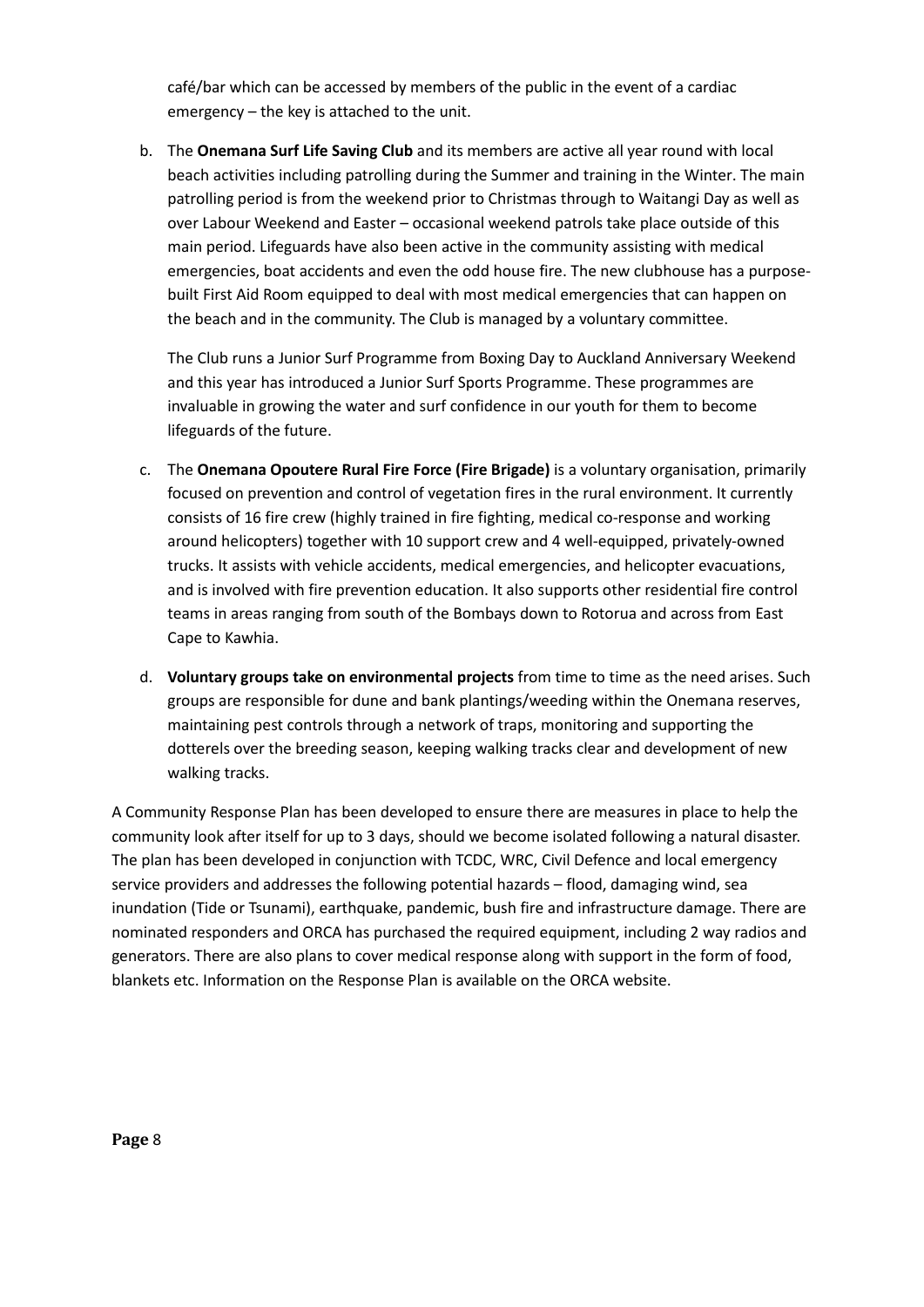## **5. Beaches and Reserves**

There are 9 excellent ocean beaches in the Onemana area. They all are classic Coromandel beaches with golden sand generally backed by Pohutukawa trees and are both clean and highly valued by residents and visitors.

The main beach at Onemana has easy access from the village and the two small carparks. Access ways are maintained by ORCA with assistance from TCDC. The dunes at the top of the beach have been planted with a variety of dune-retaining plants by the community, with assistance from DOC, TCDC and Waikato Regional Council, which helps to reduce erosion, sand loss and sand migration into residential areas. The beach profile is variable and is frequently reshaped by sea, wind conditions and the two streams which flow into the sea. Future sea level variations may necessitate the strengthening of this planting program.

The main beach is also a breeding area for the endangered New Zealand dotterel and the variable oyster catcher, and dogs are not permitted on the southern half of the beach during the summer breeding season. A small, dedicated team of residents monitor native bird numbers and erect appropriate fencing and nest protection structures.

The other beaches are more remote and are accessed by walking tracks. The track to Pokohino Beach from the adjacent carpark was constructed and is maintained by DOC. This carpark can be reached via a forestry road that is closed at night and at the discretion of the forestry operator. An alternative good quality track from Onemana beach also exists.

Octopus Bay (Pakahakaha Beach) can be accessed by a regularly-used track leading south from the upper carpark through DOC land. Access to the more southern beaches is by less well maintained and signposted tracks.

The use of driven vehicles for recreational purposes on TCDC parks and reserves is expressly prohibited.

General reserve maintenance and grass mowing by TCDC is a contentious issue in the community with several viewpoints on how to get the best outcome for Onemana from the TCDC-allocated funds. Meetings on this topic have been scheduled with TCDC to highlight areas where some residents feel the service is not satisfactory or can be improved.

The reserves within the village boundaries can be classified as follows:

 **Beach Reserve** – this area is situated between the sand dunes and the village roads and sections, is grassed and has a small number of pohutukawa. The existing developments on the reserve are include two carparks, the surf life saving clubhouse/community meeting building, a public toilet structure, a children's playground, a freedom camping area, a petanque area, 3 shower/feet-cleaning stations, two tennis courts and a sewage pumping station. There are also several seats and picnic tables. The children's playground includes a slide, swings and various climbing challenges centred around a pirate ship which has recently been spruced up by painting some of the prominent masts on the ship.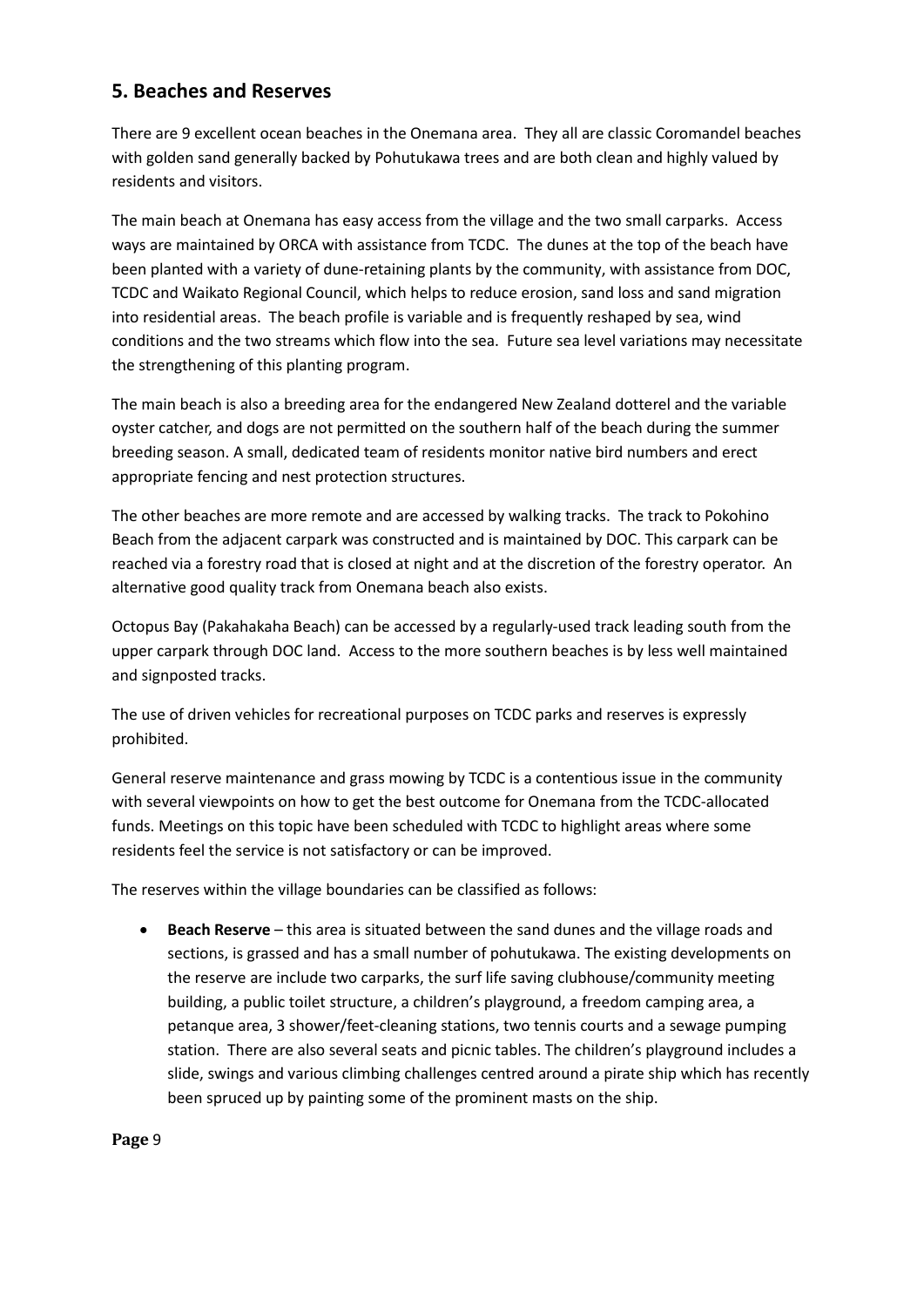The number of rubbish bins is inadequate during the summer busy period. This area is maintained in general by TCDC, though upkeep of the tennis courts and children's playground has predominantly been undertaken by ORCA and community members. Recently a volleyball net has been re-erected on the main beach for public use.

During extreme wet and windy periods, the recently-constructed unisex toilet rooms can be infiltrated by driving rain resulting in a slippery and dangerous floor. TCDC have been approached to remedy the situation, but so far have shown little interest.

Dog poo bag dispensers are located at the entrances to the Beach reserve and the bags are now replenished by TCDC – previously supplied by ORCA.

Restoration planting of the sand dunes by residents with suitable natives such as pingao and spinifex as well as muehlenbeckia plants, propagated from local seeds harvested from Onemana Beach, is ongoing. It is planned to extend the areas of planting to combat expected sand dune erosion in the future. Other areas of erosion include the banks situated above the beach access walkway at the southern end of the beach and the banks uphill of the tennis courts where heavy rain has caused erosion damage. Planting of suitable species is urgently required to prevent further damage.

Although the reserve Norfolk Pine trees and pohutukawas provide a pleasant shade canopy, some adjacent residents are concerned about diminishing view lines to the beach. There is general community concern that no further new tree planting (other than replacement tree planting) or installation of new structures should take place on the Reserve without prior community consultation.

#### **Lakes Reserve**

This incorporates a series of 3 connected lakes (storm water retention ponds) and the surrounding area. The ponds were originally intended to be maintained in a clean sand bottomed state suitable for children's recreation, but this has not proved possible with the build-up of silt and invasion by weeds, water lilies and wildfowl. The southern side of the ponds is grassed and maintained by TCDC while the northern area consists of regenerating native bush reserve which is maintained by the community. The tracks through this area are of a good standard and are maintained by the community with assistance from TCDC. Usage is moderate by families and walkers and as an access route from Tuna Place and Bambury Place to the beach, dairy and café/bar.

There are several large exotic trees (particularly wild cherrys, acmena, willows and banksias) that have been identified as pest species for removal by TCDC and areas that require clearing and replanting by the community.

Of major concern is that the ponds and associated silt traps are not regularly maintained leading to silt build up, invasive weeds and insanitary water flowing into the beach lagoon. This also increases the risk of periodic flooding.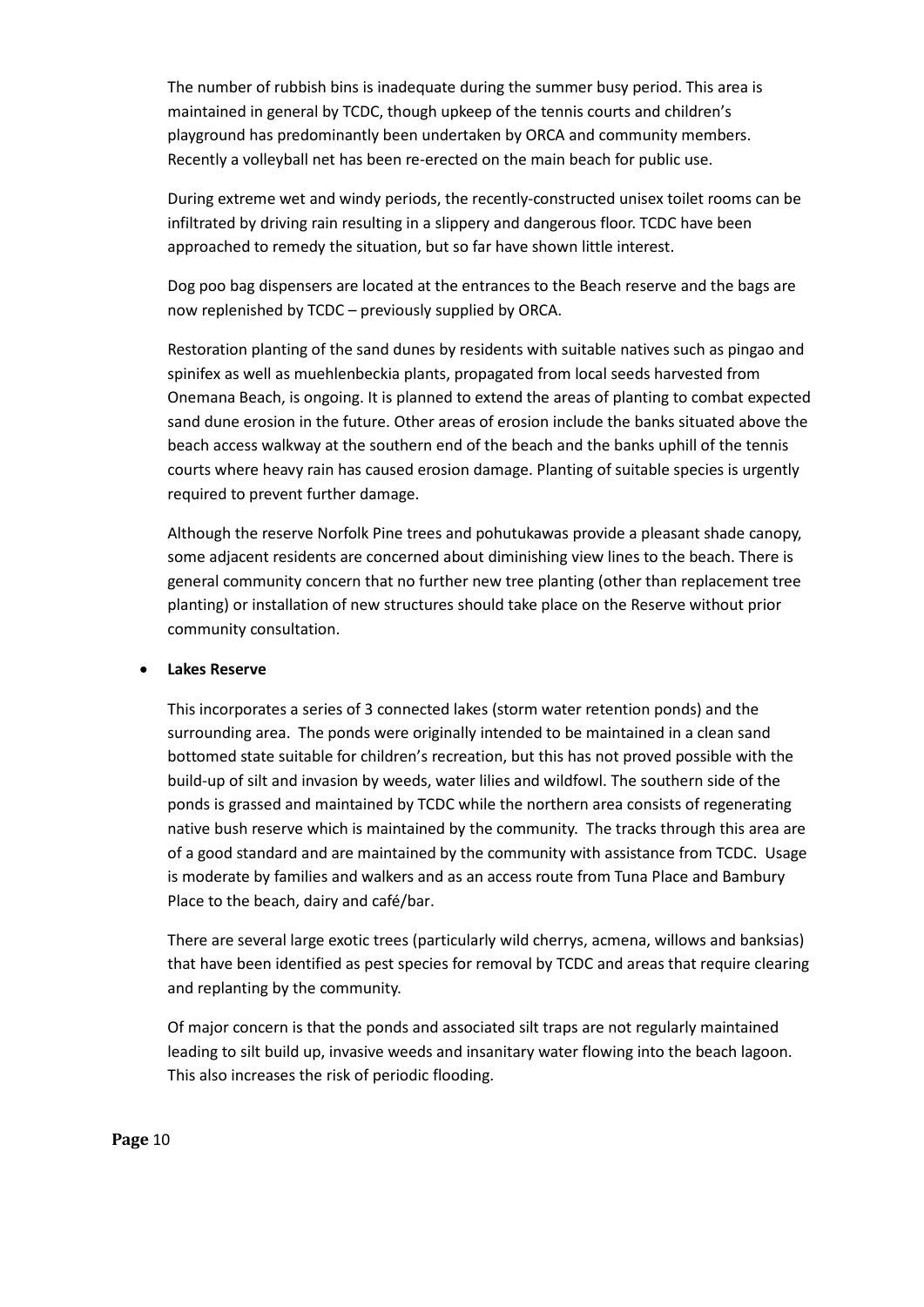#### **Tuna Place Reserve**

A narrow reserve bounding a stream covered by an assortment of native and exotic trees and bushes. A track has been constructed by community members, but more work is going on to achieve a pleasant and maintainable area. Generally, usage of this area is low. Many of the trees in the upper reserve are undesirable. TCDC has now felled these trees, but the mess left behind is unlikely to be much improved by volunteer actions.

Unfortunately, the part of the reserve adjacent to Tuna Place, is sometimes used as a racetrack, carpark and boat parking area and installation of bollards have been suggested by some residents to prevent access for the above activities.

#### **Russell Bruce Place Reserve**

A broad area bounding a stream, mainly grassed, but with areas of native tree plantings and flax. TCDC mow some of the area and community members assist with revegetation. There is one formed track and an area used as an access way. Usage is moderate as an access route, but generally the reserve is poorly maintained with the stream tending to be weedand rubbish-clogged and much of the grass area is boggy during winter partly due to stormwater runoff from neighbouring properties.

There is an unstable area which has been partially remedied, but unfortunately TCDC have reduced the mowed area such that we now have encroachment of weeds and undesirable plants. Planting of suitable species such as coprosma is required on the banks of the steam to control the proliferation of weeds.

#### **Upper Onemana Drive Reserve**

A steep hillside leading up to the top level of Onemana Drive generally covered in trees and scrub. The area is not maintained and the one walking track through the area was closed due to safety concerns. A large slip has recently occurred requiring extensive remedial measures by TCDC. Usage is nil.

#### **Lower Onemana Drive Reserve**

A steep area running from Onemana Drive and the top carpark down to the southern end of the beach reserve. This is divided into a grassed area containing a sewage pumping station and an area of trees and scrub with a formed walking track giving access from the top level of Onemana Drive to the beach reserve. This is maintained by TCDC with moderate usage.

#### **Southern Headland Reserve**

This is an area under DOC control and consists of a steep headland area including a Maori pa site and is covered by Pohutukawa trees and scrub. The pa site has no signage and there is little local knowledge on the pre-European history of this area. There is a steep, poorly formed track from the beach to the upper carpark and usage is light to moderate. TCDC and DOC have plans to provide some pa site signage.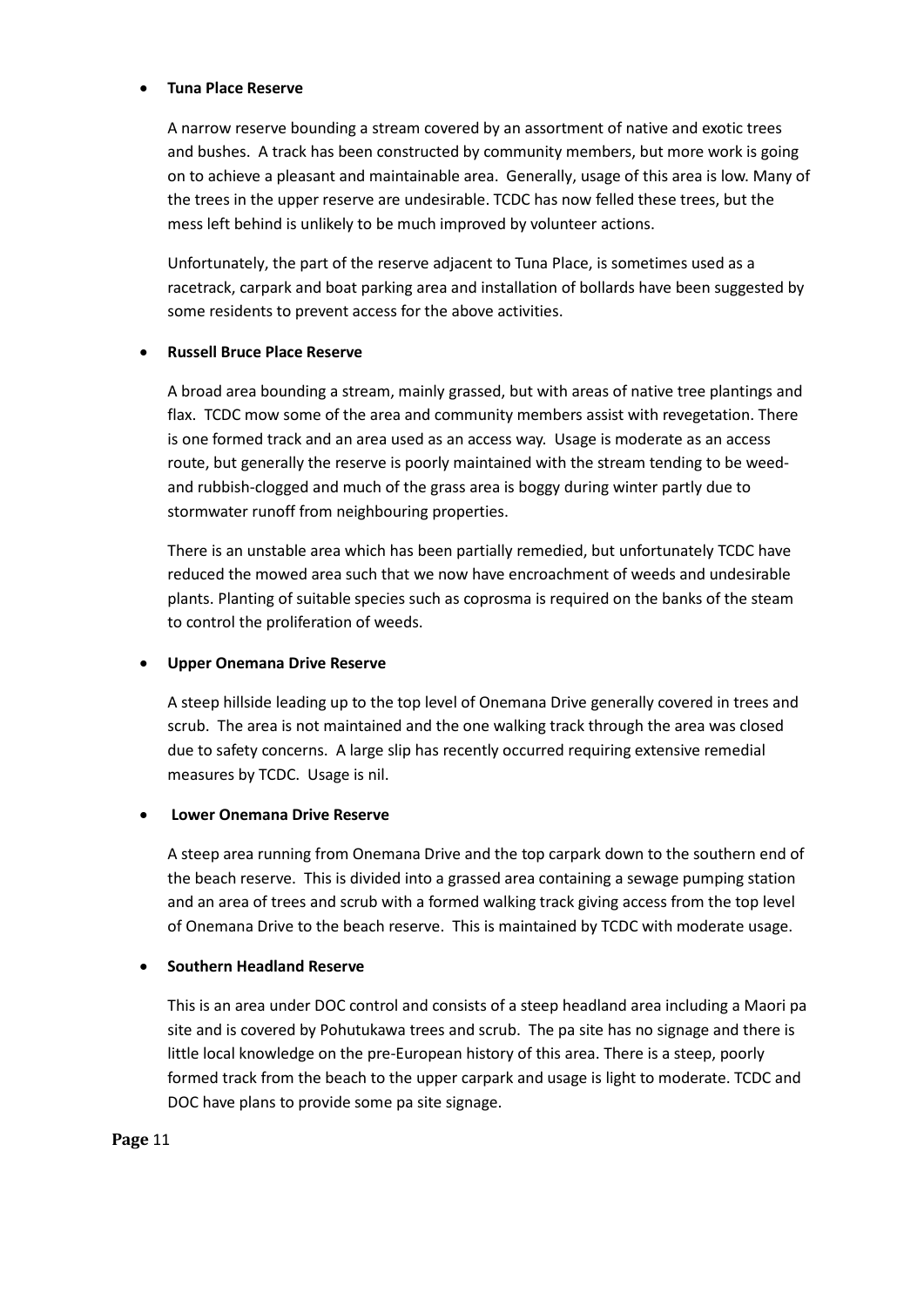# **6. Recreational Opportunities**

- An excellent children's playground has been established on the beach reserve. There have been calls to extend the facilities here, particularly for smaller children and teenagers, but generally residents are happy with the status quo as long as the equipment is adequately maintained. Recently the swings have been removed due to corrosion issues and will be replaced soon. Provision of further seating for parents would be an advantage.
- Use of the tennis courts and petanque playing area on the beach reserve is publicly available, free of charge. These facilities are jointly maintained by TCDC and ORCA.
- Walking and jogging is available on several tracks both inside and outside the village boundaries. A popular walk is beside Whitipirorua Road out to SH25 which in general does not have a formed footpath despite many years of negotiation with TCDC and the forestry managers. Unfortunately, 4 x 4 vehicles sometimes illegally use the road reserve and have caused significant damage. Walks also exist at both the southern and northern headland to all the isolated beaches which are regularly used. Forest roads are also popular with walks down Norman's Access Road and to Pokohino Beach. Suitable signage and general maintenance of tracks by the responsible parties is under review.
- Rock and beach fishing is popular using casting rods, torpedoes and drones. There are also dinghies and kayaks which are launched from the beach for fishing. Spear fishing and collecting of kai moana is also a popular pastime. Most residents value the ability to store kayaks and small water craft on the dunes at the southern end of the beach but there is a call to reduce damage to dune plantings.
- A mountain bike track runs parallel to Whitipirorua Road up the hill and down towards SH25. Mountain bikers also regularly use the northern tracks towards Pokohino Beach which the community maintain.
- Beach swimming is possible at all the beaches, although only Onemana beach has patrols in the summer school holiday period, and the nature of the beaches is such that caution is required. Rips are common and only the main Onemana beach has warning signs.
- Pool swimming and spa soaking is available for members of the Onemana Swimming and Spa Pools Incorporated Society. A significant number of ratepayers are members and have access to the facility year-round (the outdoor pool and paddling pool are closed during winter normally re-opening on Labour Weekend). The nearest public pool is in Whangamata.
- There has been a suggestion by several residents that a small concreted basketball area (i.e. a "half court" or at least a hoop) should be installed on the beach reserve, possibly adjacent to the tennis courts for use, both as a kid's play area and a general recreation area.
- Community members have proposed that a suitable concrete pathway be constructed from the middle carpark, off Oratia Place to facilitate access for disabled persons to the Surf Club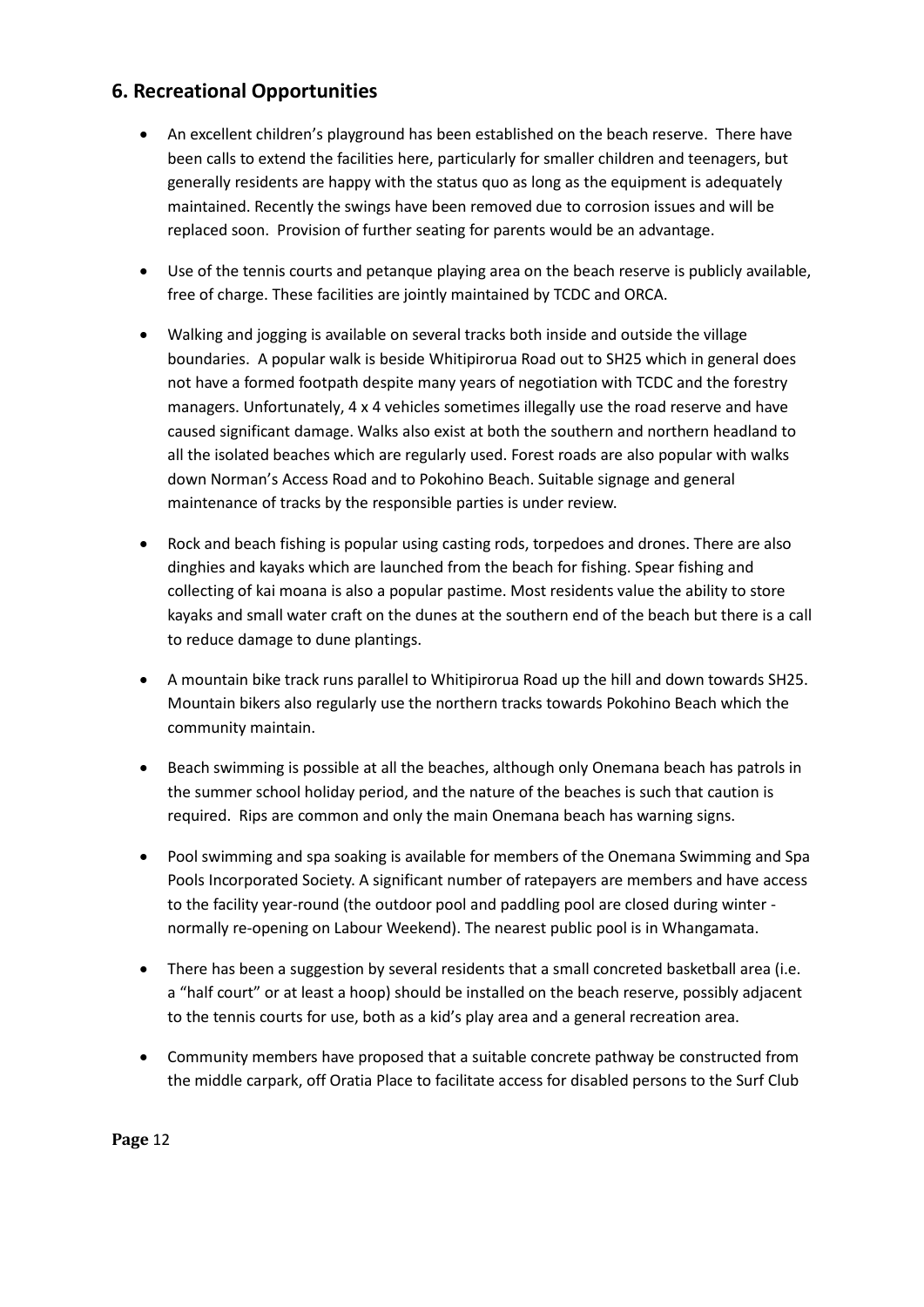public viewing platform and beach reserve seating. This proposal is currently being costed out by TCDC.

### **7. Infrastructure**

#### **a. Roading**

The sealed roads in the area are generally well aligned and maintained and have good drainage. The unsealed forestry roads are adequate for the traffic but are subject to closure during periods of forestry work, high fire risk and the hours of darkness. This is a particular concern to the residents on Peninsula Rd as emergency services have no access to this area without the access gate being unlocked.

One major area of concern is the intersection/corner of the main access road to the village (Whitipirorua Rd) and State Highway 25. Community members have recently cleared some of the invasive vegetation on the northern side of the intersection which has tidied up the area and provides greater prominence of the trees and shrubs which were planted there many years back. This has also improved vehicle visibility for vehicles exiting Whitipirorua Road, but it remains somewhat limited.

Several Canadian Reds and other exotic trees close to the entrance to Onemana village has been highlighted by some residents as an eyesore and further plans to remove them would be welcomed by the community.

Many residents have suggested that the speed limit within the village be reduced to 40 k/h in the vicinity of the shops and around the lower Onemana Drive carpark bend. Some residents feel that a pedestrian crossing on Onemana Drive, opposite the shops should be installed to provide safer access by children to the shops.

#### **b. Water, Stormwater and Sewage**

Water supply to the village is from 2 bores within the village area, commonly referred to as the Tuna Place and Grove site boreholes, which are pumped to 2 storage tanks and treated by removal of arsenic, followed by chlorination. Many residents dislike the taste and the silica content which causes surface residues and issues with heating elements. Water supply quantities have been generally adequate for the demand although water restrictions are sometimes necessary over the summer school holiday period. TCDC are in the process of upgrading the potable water quality, which work is expected to be complete by September 2022. The upgrade work will entail increased removal of iron, manganese and microbiological contaminants and it is hoped that residences will no longer require in-house filters.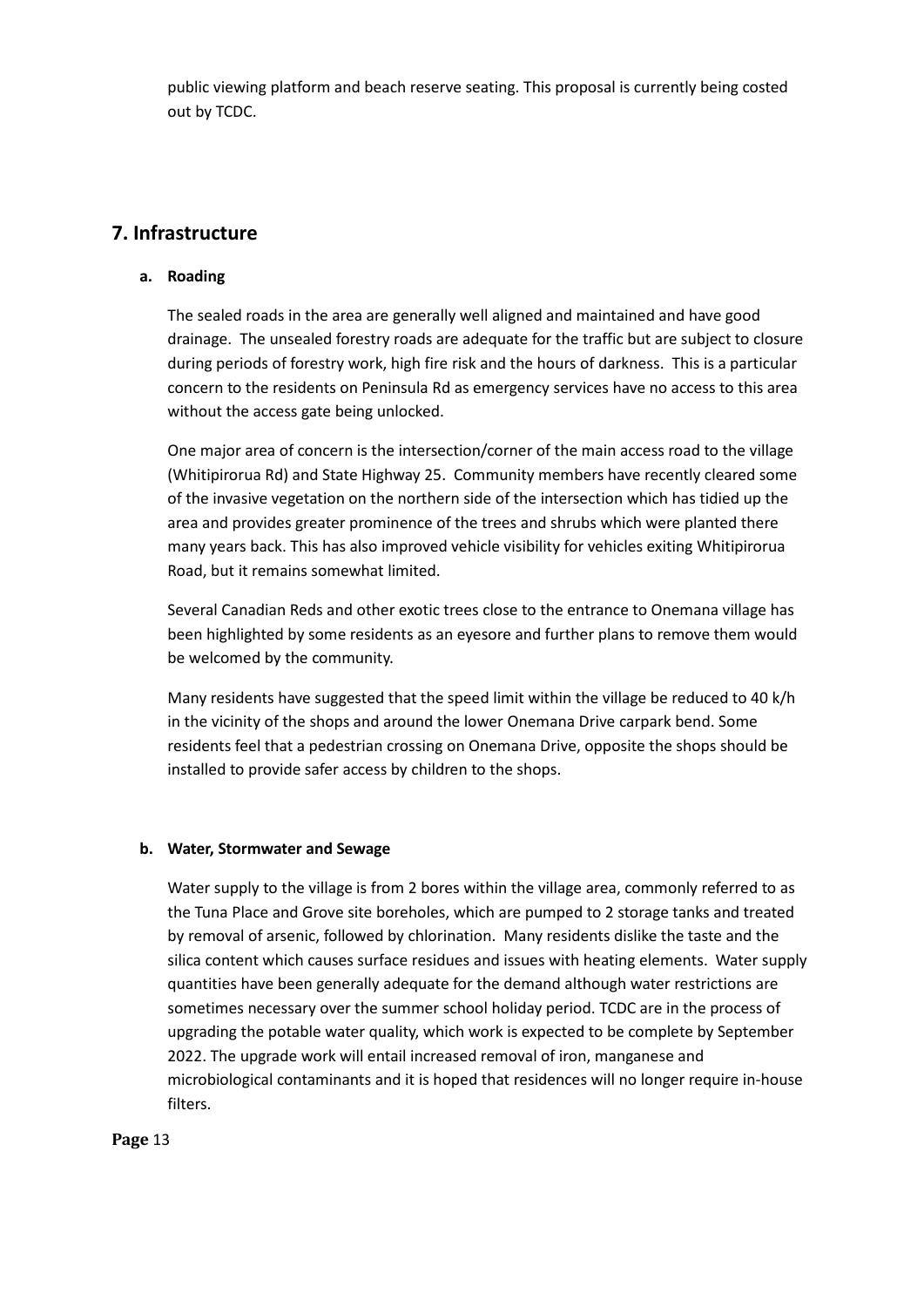Village properties are all connected to a piped sewage collection system which is pumped from the lowest point up to settling and oxidation ponds to the south of the village. These ponds discharge into a small stream running through private property which discharges directly into the sea.

The Water Supply and Wastewater Treatment Plant resource consents have recently been renewed for a further 35 years. These consents relate to the extraction of water from bores together with the treatment of wastewater and discharge of the treated wastewater. TCDC have a history of high compliance with these consents, although some residents have reported wastewater pond odours during peak holiday periods.

Storm water from the village is generally collected from the roads and piped into the open waterways which discharge onto the beach. The system is under pressure and needs attention to reduce the risk of flooding. As the main stream outlet is often blocked by a sandbank, a sandy lagoon often forms at the back of the beach and allows for settling out of suspended material. The lagoon has become larger and more inland, due to recent beach dune erosion. Many properties discharge their stormwater onto the road, into waterways or onto reserves. Relatively few properties have adequate disposal through soakage, although TCDC new building regulations now require more extensive soakage arrangements.

There are number of uncertainties regarding potential outcomes of the Three Waters Reform which the Government intends to introduce. Residents are concerned as to what the final utility ownership will look like and whether household costs will escalate.

Piping infrastructure, particularly the water supply reticulation, is showing signs of age and deterioration, having been installed in the 1960s, and now requires frequent maintenance.

#### **c. Electricity**

All properties have access to electicity via an underground cable network. The power supply reliability has improved in recent years, but outages are still relatively common during periods of inclement weather.

#### **d. Internet data and telephone services**

A fibre optic cable has been installed along Whitipirorua Road up to a point on the north side of Onemana Drive, opposite the Fire Station. At this point it connects to the old existing copper network to provide residents with a reasonable VDSL service. Unfortunately, the service is subject to overloading during periods of peak data usage and is therefore inconsistent.

There are two 4G cell towers situated near the end of Onemana Drive on an elevated section of TCDC land adjacent to the village potable water tanks. The more modern, larger tower is a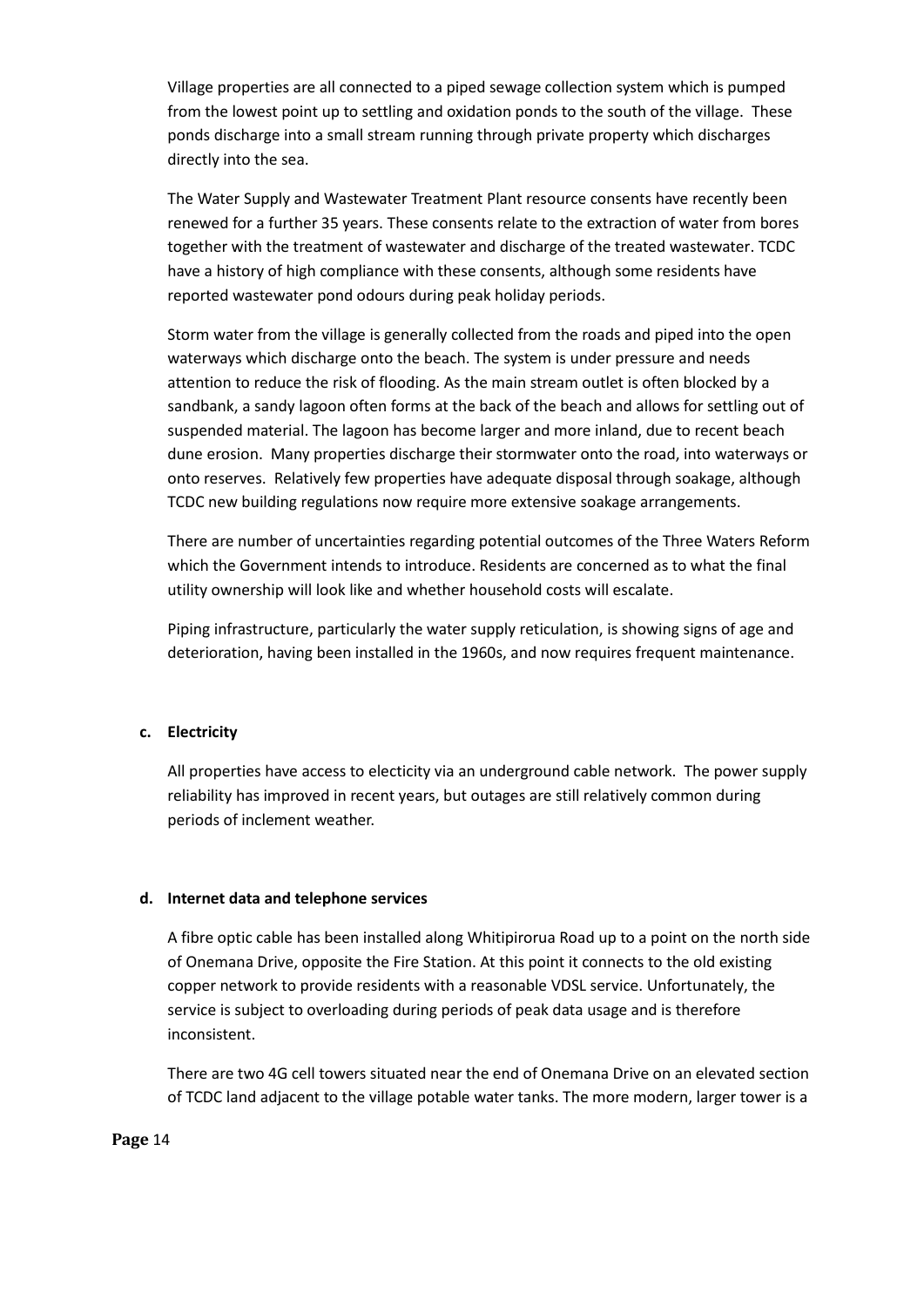Spark tower and the older, smaller tower is a Vodafone tower. Both towers generally provide a good service, but once again, are subject to overloading during peak usage periods. Onemana needs a secure and consistent internet data service and it is somewhat puzzling that the fibre optic cable has not been extended into the village as part of the NZ fibre rollout plan. ORCA are pursuing the matter with the Ministry for the Digital Economy and Communications.

#### **e. Street Lighting**

At present street lights are located at intersections, the end of cul de sacs and a small number of other locations. TCDC has a policy to replace existing lights with low-impact LED lights as replacements occur. These reduce the light impact on neighbouring properties and the night environment. While the existing pattern does leave areas of pedestrian pavements with less than adequate light there is a strong call from residents not to increase the number of lights citing their appreciation of the night sky - intelligent street lighting has been suggested as an option for the future.

#### **f. Rubbish Collection**

Kerbside collection of household waste takes place weekly during most of the year with twice per week collection during summer. Recyclables are collected fortnightly (weekly in summer). Pukeko and seagulls are a nuisance, tearing bags and scattering rubbish.

There is no collection point for rubbish left by departing ratepayers prior to collection day. Such a collection point has been considered in the past and dismissed on the basis of being an attraction for rats and the likelihood of abuse. ORCA has recommended the use of wheelie bins for both rubbish and recycling.

There is no green waste disposal available in the village. The nearest tip/recycling facility is south of Whangamata.

#### **g. Pest Control**

The area has problems with possums, rabbits, pukeko, stoats and rats causing issues for residents and current control measures are inadequate. ORCA manages a supply of possum bait and bait stations. There is also an infrequent and ineffective rabbit and pukeko cull. Calci virus is released every three to five years for rabbit and hare control. ORCA have a cat trap which is available for use by residents, as and when required.

A small group of dedicated community members manage rat, stoat and weasel traps to reduce predation of the endangered birds. A substantial grant has recently been received by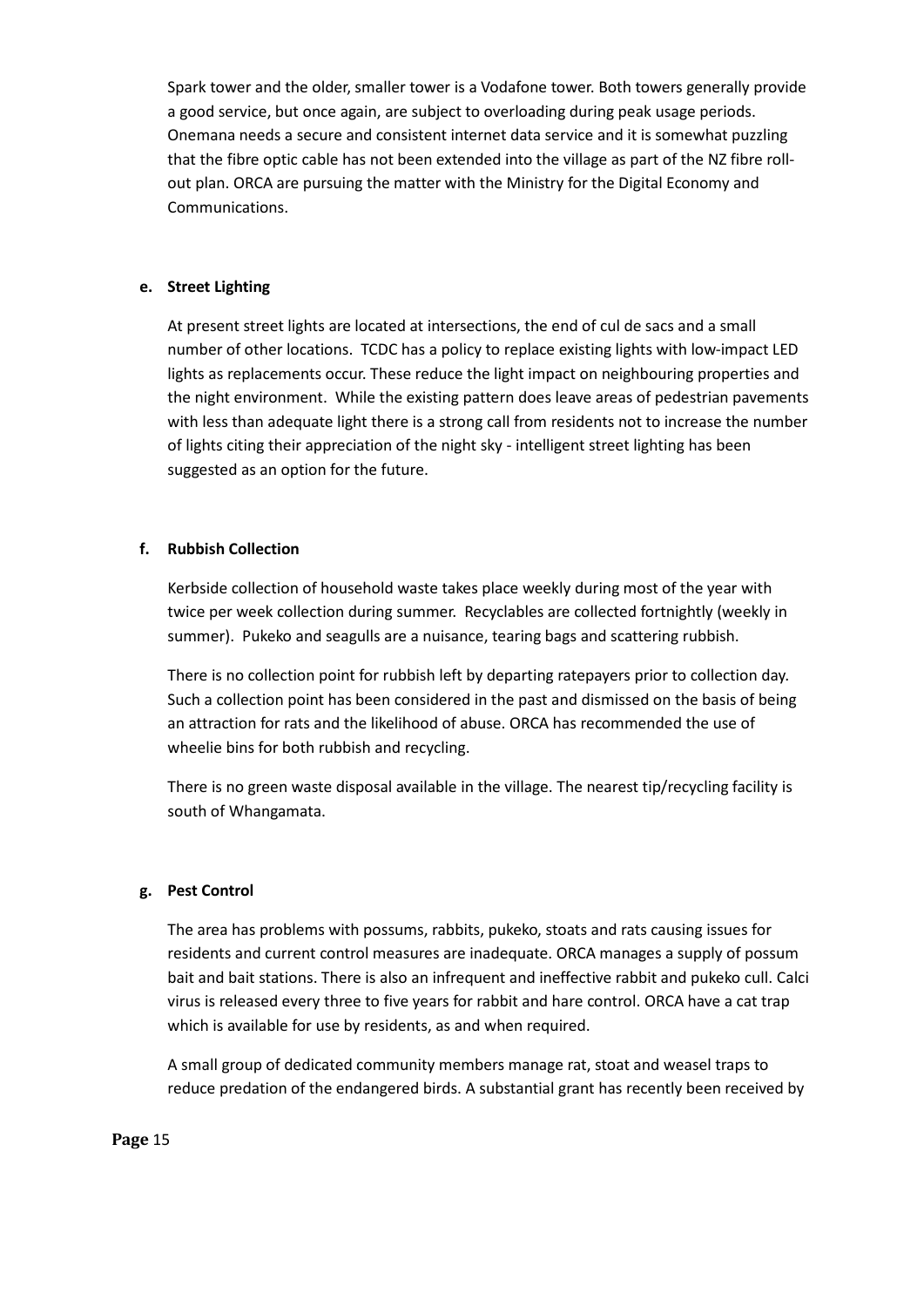ORCA to provide additional pest control equipment which will greatly improve the effectiveness of this group.

An extensive pest control program would be welcome with an aspirational long term goal to make the Onemana peninsula pest and predator free.

#### **h. Signage**

There is always a tension between adequate signage to guide and inform visitors and too many signs degrading the visual environment. Currently signs at the entrance to the village and the carparks are erected by TCDC, ORCA, the Surf Life Saving Club, the Rural Fire Force and Community Patrols, all having different formats and colours. The general sentiment of the community is that there is excessive signage at the entrance to Onemana as well as around the lower beach carpark and that permanent advertising signs in the village, other than temporary or sponsorship signs, should be removed. An integrated signage policy and amalgamation would assist.

Directional signage to Onemana on SH25 needs improvement with a clearly indicative Onemana sign, positioned 100m before the intersection. Currently the only sign is for a side road and Onemana is only noted at the intersection itself leading to hasty and unsafe reactions by motorists. In some cases, drivers miss the turn-off completely.

Additional Tsunami Evacuation Information signage has recently been erected at the lower and middle carparks.

## **8. The Rural and Forestry Areas**

The rural areas of Onemana are in private or state ownership and appear to be generally well managed by the owners and leaseholders. The only item of concern expressed is emergency service access to the gated Pokohino Road.

The crown land is currently under forestry lease with a review due in 2031. This land is subject to a Maori land settlement claim. As this land forms a backdrop to the coast and Onemana village, future subdivision or a substantial change to the usage of the areas on the seaward side of the hills would have a major impact on the environment of Onemana. The possibility of subdivision of this area is generally opposed by residents and would be resisted if district plan changes were proposed.

An aspirational goal would be to make the Onemana peninsula pest free to encourage more native birdlife. Several residents report hearing kiwi in the area in the past so a resurgence of them is always possible – however cost and remoteness make this an unlikely prospect.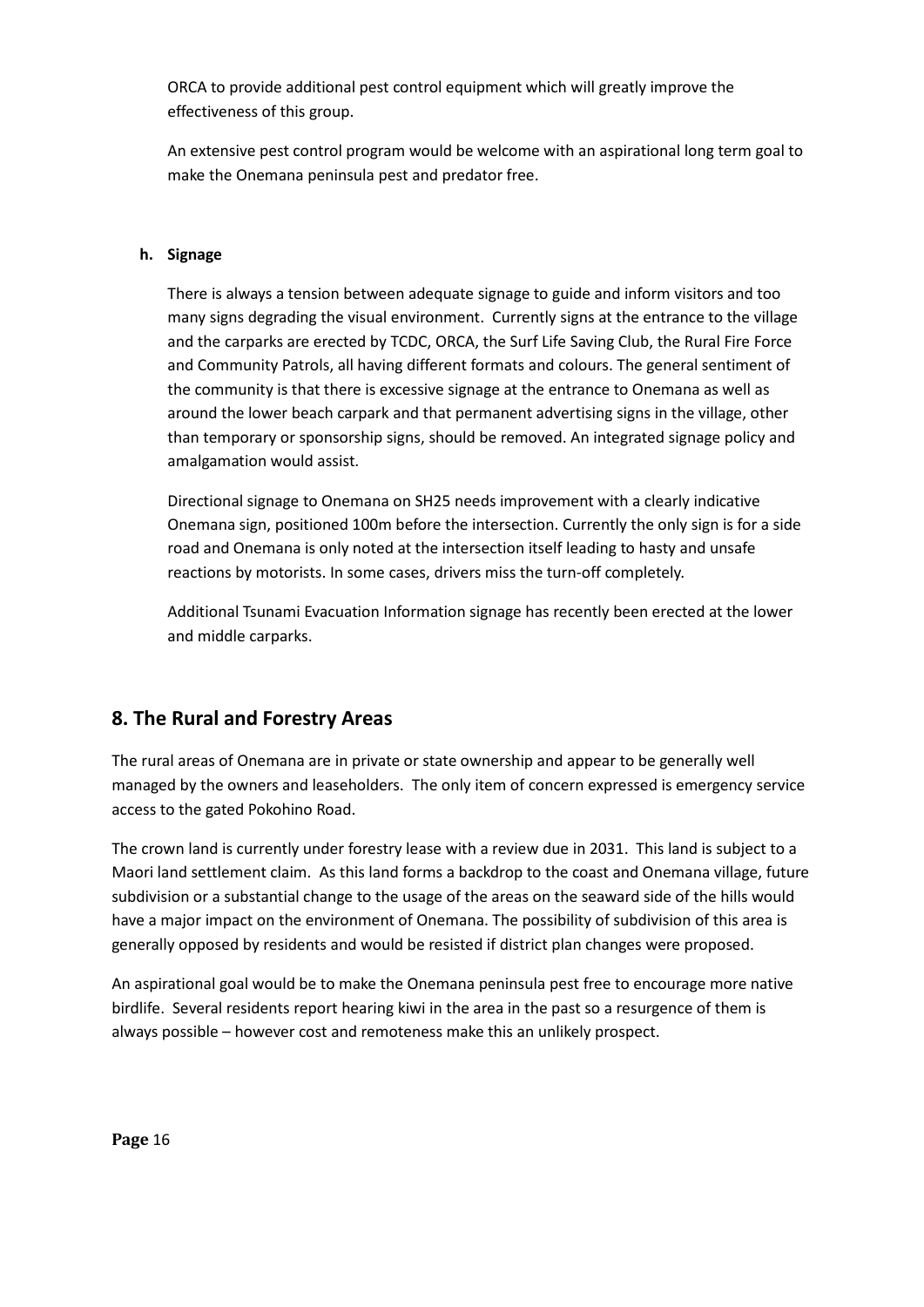# **9. The Onemana Community Priorities – in order of importance**

1. Improved quality of the drinking water supply. Ensure the upgrade project is completed to the satisfaction of the community in 2022.

2. Relocation of the sign-posted Freedom Camping area to a safer and more suitable place with parking demarcation and clear signage to limit the number of Freedom Camping vehicles. No vehicles to be parked on the Onemana Drive bend. TCDC to ensure effective and more timely monitoring the new Freedom Camping Bylaw when it comes into force. The above points to form the basis of the ORCA submission on the new TCDC Freedom Camping Bylaw.

3. Improved and consistent maintenance of all Parks and Reserves by TCDC including the stormwater ponds and open waterways.

4. Open communication and clarity from TCDC and the Government regarding the proposed Three Waters Reform and its effect on residents.

5. Effective control of all animal pests and support of the volunteer group carrying out this work. Continue to apply for funding where necessary.

6. Consistent and reliable high-speed internet data services. Continue to lobby Government and talk with internet providers about the upgrading of the services.

7. Use of wheelie bins for rubbish collection to stop birds and cats from tearing apart the refuse bags. Liaise with TCDC about a workable system.

8. Addressing the erosion damage caused by heavy rains on the banks uphill of the southern beach access walkway and the banks immediately above the tennis courts (adjacent to Oratia Place)

# **10. What is NOT Wanted**

- A boat ramp or jetty.
- Any subdivision of land into small sections on the eastern facing hillsides from Pokohino southwards.
- Mining or any new development that would substantially affect the landscape, water and soil quality or increase heavy traffic volume in the area.
- Any further structures or alteration of existing structures by TCDC without prior proper Onemana community consultation.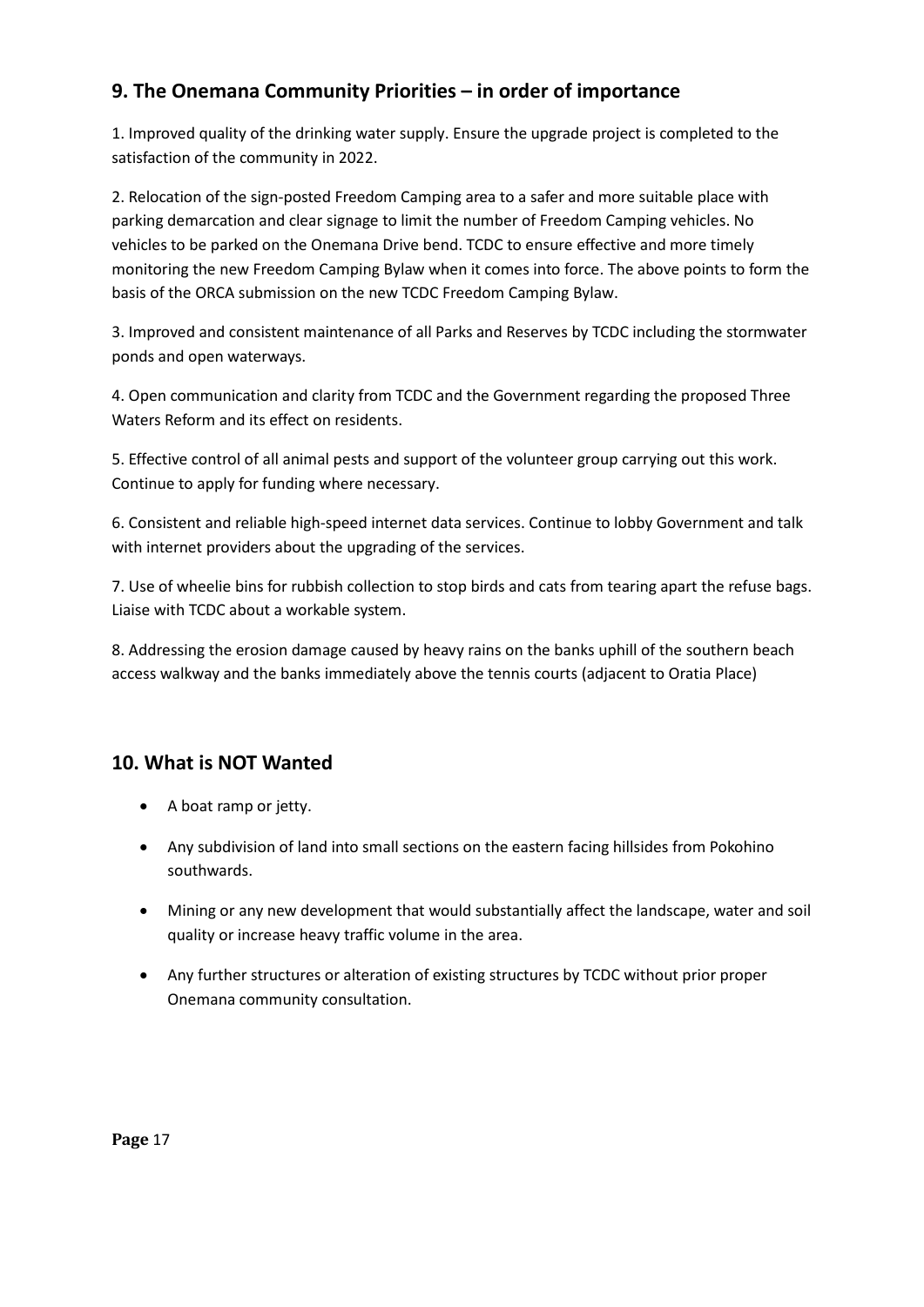# **11. Potential Future Projects for 2023/4 – as suggested by Residents**

- Better dune protection in reaction to rising water levels and storms.
- Northern Reserve Protection from diminishing dunes and water washing
- Concrete path (or similar) to facilitate disabled persons access to the Surf Club viewing platform – if not completed in 2022.
- Concrete play area adjacent to the tennis courts with basketball hoop.
- Installation of structures to prevent use of the Whitipirorua Road verge by 4 x 4 vehicles.
- Pedestrian Crossing on Onemana Drive opposite the shops. Lower speed limit around the lower Onemana Drive bend.
- Electric car charging station close to the shops.
- Removal of exotic trees within and around the village.